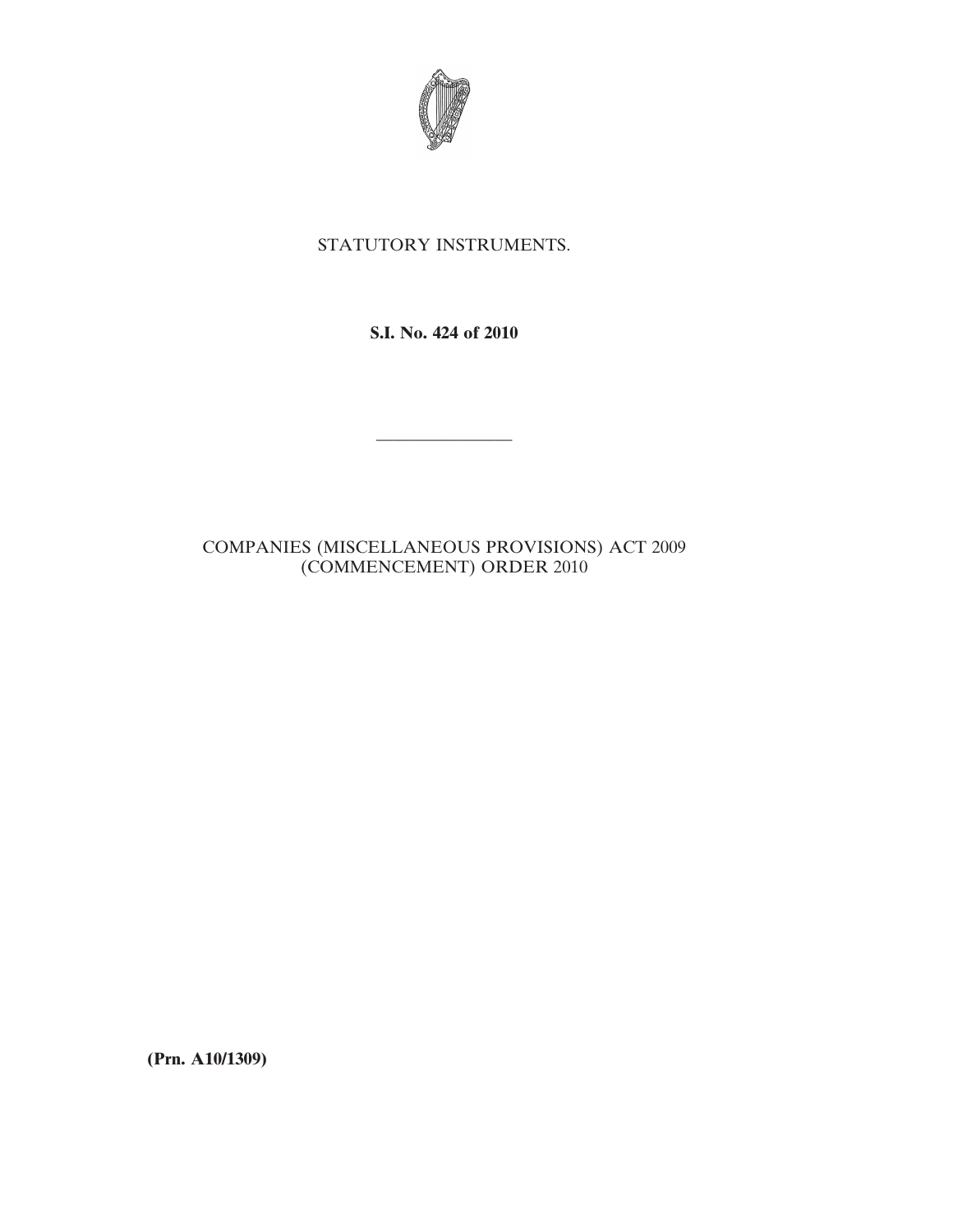## COMPANIES (MISCELLANEOUS PROVISIONS) ACT 2009 (COMMENCEMENT) ORDER 2010

I, BILLY KELLEHER, Minister of State at the Department of Enterprise, Trade and Innovation, in exercise of the powers conferred on me by section 6(2) of the Companies (Miscellaneous Provisions) Act 2009 (No. 45 of 2009) (as adapted by the Enterprise, Trade and Employment (Alteration of Name of Department and Title of Minister) Order 2010 (S.I. No. 185 of 2010)) and the Enterprise, Trade and Innovation (Delegation of Ministerial Functions) (No. 3) Order 2010 (S.I. No. 334 of 2010), hereby order as follows:

1. This Order may be cited as the Companies (Miscellaneous Provisions) Act 2009 (Commencement) Order 2010.

2. The 7th day of September 2010 is appointed as the day on which paragraphs (*i*) and (*j*) of section 3 and section 5 of the Companies (Miscellaneous Provisions) Act 2009 (No. 45 of 2009) shall come into operation.

> GIVEN under my hand, 6 September 2010.

> > BILLY KELLEHER, Minister of State at the Department of Enterprise, Trade and Innovation.

*Notice of the making of this Statutory Instrument was published in "Iris Oifigiúil" of* 10*th September*, 2010.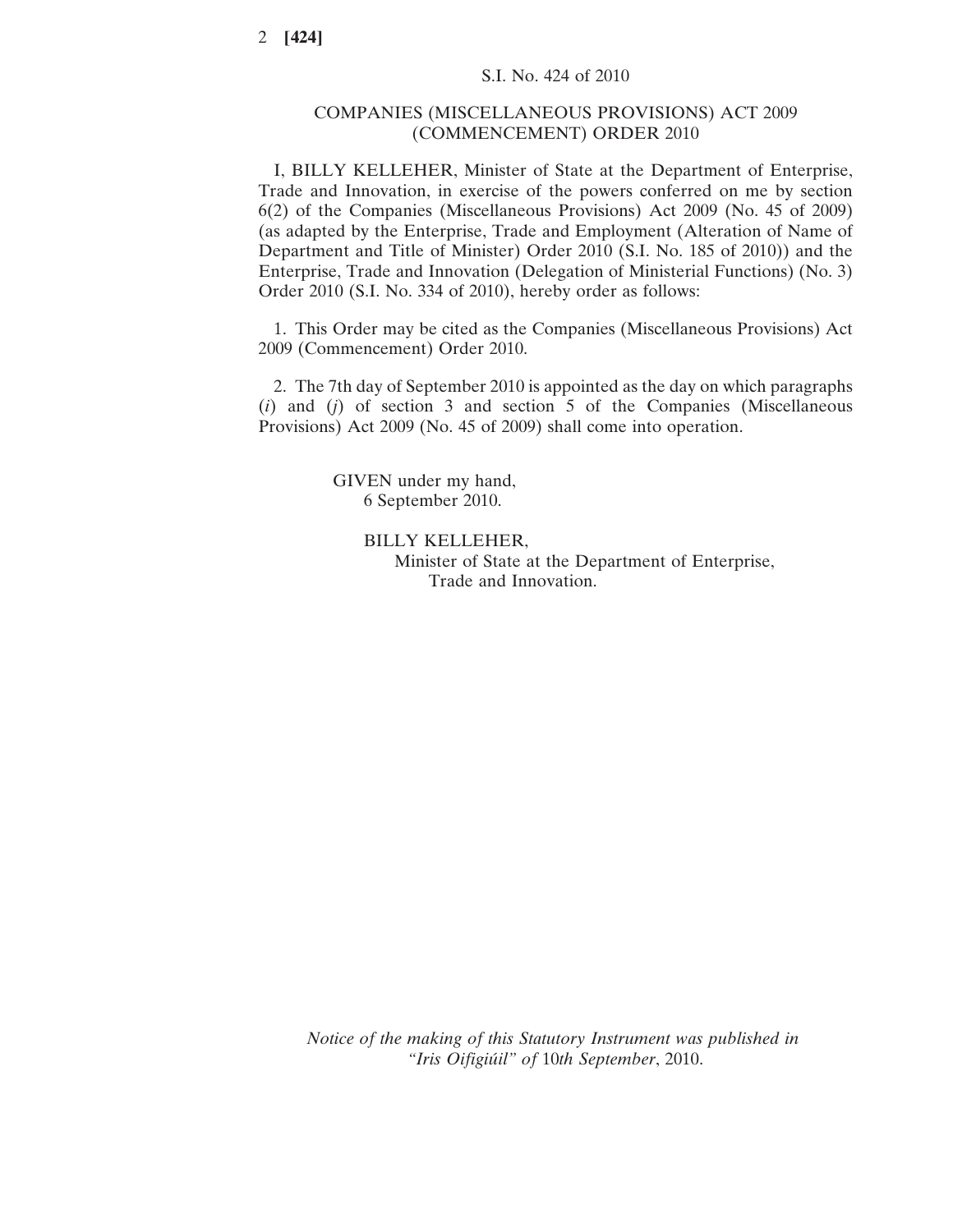**[424]** 3

## EXPLANATORY NOTE

*(This is not a part of the Instrument and does not purport to be a legal interpretation.)*

This Order commences paragraphs (*i*) and (*j*) of section 3 and section 5 of the Companies (Miscellaneous Provisions) Act 2009.

These sections provide for a mechanism whereby certain collective investment fund entities currently based in relevant jurisdictions can migrate their registered offices into Ireland without firstly having to wind up in their current jurisdiction. A parallel outward migration mechanism is also provided for.

The sections also give the Minister power to prescribe "relevant jurisdictions" for the purposes of such migration.